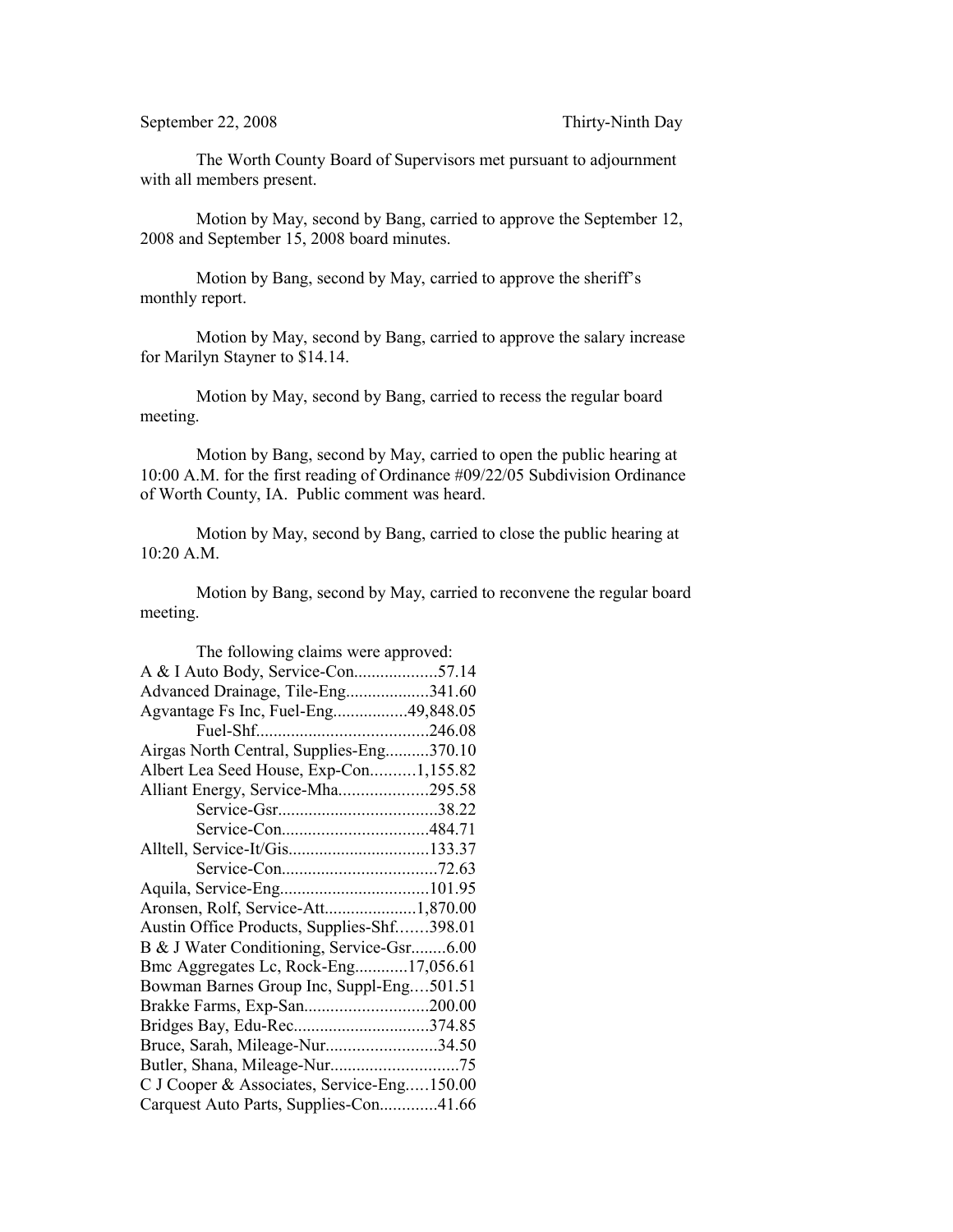| Cinema West, Passes-Nur450.00             |  |
|-------------------------------------------|--|
|                                           |  |
| City of Joice, Service-Eng36.05           |  |
| City of Northwood, Service-Con17.00       |  |
| Community Care Inc, Service-Mha173.47     |  |
| County Case Management, Serv-Mha120.00    |  |
|                                           |  |
| Culligan Mason City, Service-Shf14.75     |  |
| D & L Equipment, Repairs-Eng2,217.30      |  |
|                                           |  |
| Dave Syverson Ford Truck, Parts-Eng667.40 |  |
|                                           |  |
| Diamond Mowers Inc, Parts-Eng1,221.60     |  |
| Dorsey, Kelli, Mileage-Nur34.00           |  |
| Eilertson, Mark, Exp-San400.00            |  |
| Fallgatter's Market, Supplies-Nur166.60   |  |
|                                           |  |
|                                           |  |
|                                           |  |
|                                           |  |
|                                           |  |
|                                           |  |
|                                           |  |
| Francis Lauer, Service-Juj93.30           |  |
| Gateway Pipe & Supply, Suppl-Eng17,200.00 |  |
| Greens Keepers Lawn Care, Ser-Con1,425.00 |  |
| Greve Law Office, Rent-Att300.00          |  |
| H & H Food Service, Supplies-Shf605.35    |  |
|                                           |  |
|                                           |  |
| Hampton-Dumont Comm Sch, Esc-Nur. 325.40  |  |
| Hanson, Jeanette, Mileage-Hha78.00        |  |
| Harley-Davidson of Mason, Serv-Con265.15  |  |
|                                           |  |
| Heartland Power Coop, Service-Con74.00    |  |
| Hendrikson, Joy, Exp-Wec416.23            |  |
| Hope Haven, Service-Mha1,612.00           |  |
| Huebner, Cheryl, Mileage-Nur36.70         |  |
| Huftalin, Raymond, Exp-E9199.68           |  |
|                                           |  |
| Hygienic Laboratory Acct, Serv-San612.00  |  |
| 135/105 Welcome Center, H/M/Ndp3,341.01   |  |
| IA State County Treasure, Dues-Trs325.00  |  |
| Ic&E Railroad, Exp-Con50.00               |  |
| Iowa Dept of Human Serv, Exp-Mha5,807.68  |  |
| Service-Mha28,932.95                      |  |
| Service-Mha3,573.73                       |  |
| Iowa Dept of Trans, Suppl-Con484.00       |  |
| Iowa Secretary of State, Dues-Shf25.00    |  |
|                                           |  |
|                                           |  |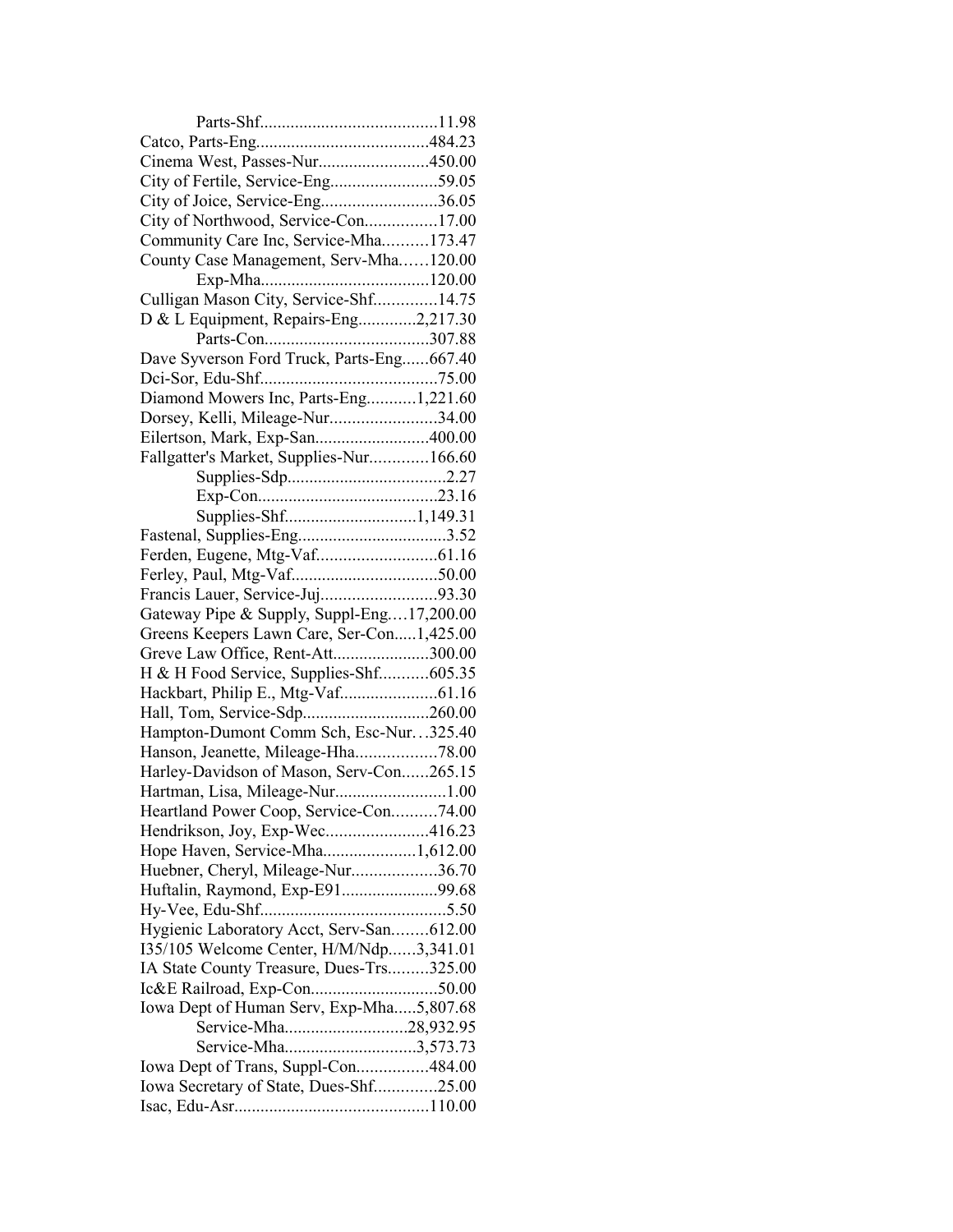| J & J Machining Welding, Supp-Eng1,022.77  |  |
|--------------------------------------------|--|
| Johnson, Hal, Rent-Nur940.00               |  |
| Johnson, Teresa, Mileage-Nur26.00          |  |
| Kenison, Elizabeth, Mileage-Rec168.53      |  |
| L R Falk Const Co, Rock-Eng9,616.56        |  |
| Lake Mills Comm Sch, Escrow-Nur43.80       |  |
| Larsen Plumbing, Service-Eng88.36          |  |
|                                            |  |
| Larson Printing Company, Exp-Mha139.70     |  |
| Laudner, David, Service-Chm170.70          |  |
| Lawson Products Inc, Supplies-Con54.33     |  |
| Lexis-Nexis, Exp-Att121.00                 |  |
| Liberty Square, Service-Mha1,265.42        |  |
|                                            |  |
| Manly Junction Signal, Service-Sup227.56   |  |
|                                            |  |
|                                            |  |
|                                            |  |
|                                            |  |
| Marshall & Swift Inc, Service-Eng146.99    |  |
|                                            |  |
| Martin Marietta Aggreg, Rock-Eng39,680.32  |  |
|                                            |  |
| Mason City Business Syst, Service-Dap4.75  |  |
|                                            |  |
|                                            |  |
|                                            |  |
| Mason City Clinic, Service-Mha924.00       |  |
| Service-Chm527.00                          |  |
| Service-Mha779.00                          |  |
| Mechem, Elsie L, Exp-Mha153.15             |  |
| Mental Health Center, Service-Mha4,760.97  |  |
| Mercy Medical Center, Service-Mha4,050.00  |  |
|                                            |  |
| Mitchell Co Care, Service-Mha1,404.00      |  |
| Mitchell Co Sheriff, Service-Shf1,300.00   |  |
| Mooney Painting &, Supplies-Con99.81       |  |
|                                            |  |
| National Assoc. of Chief, Dues-Shf125.00   |  |
| North Country Equipment, Parts-Eng135.51   |  |
| North IA Area Comm Colle, Edu-Nur240.00    |  |
| North Iowa Vocational, Service-Mha1,349.30 |  |
|                                            |  |
| Northwood Ag Products, Suppl-Con1,302.48   |  |
| Northwood Anchor, Service-Sup233.03        |  |
|                                            |  |
|                                            |  |
|                                            |  |
|                                            |  |
| Northwood Electric Inc, Parts-Eng49.86     |  |
|                                            |  |
| Northwood Lumber Co, Supplies-Eng150.14    |  |
|                                            |  |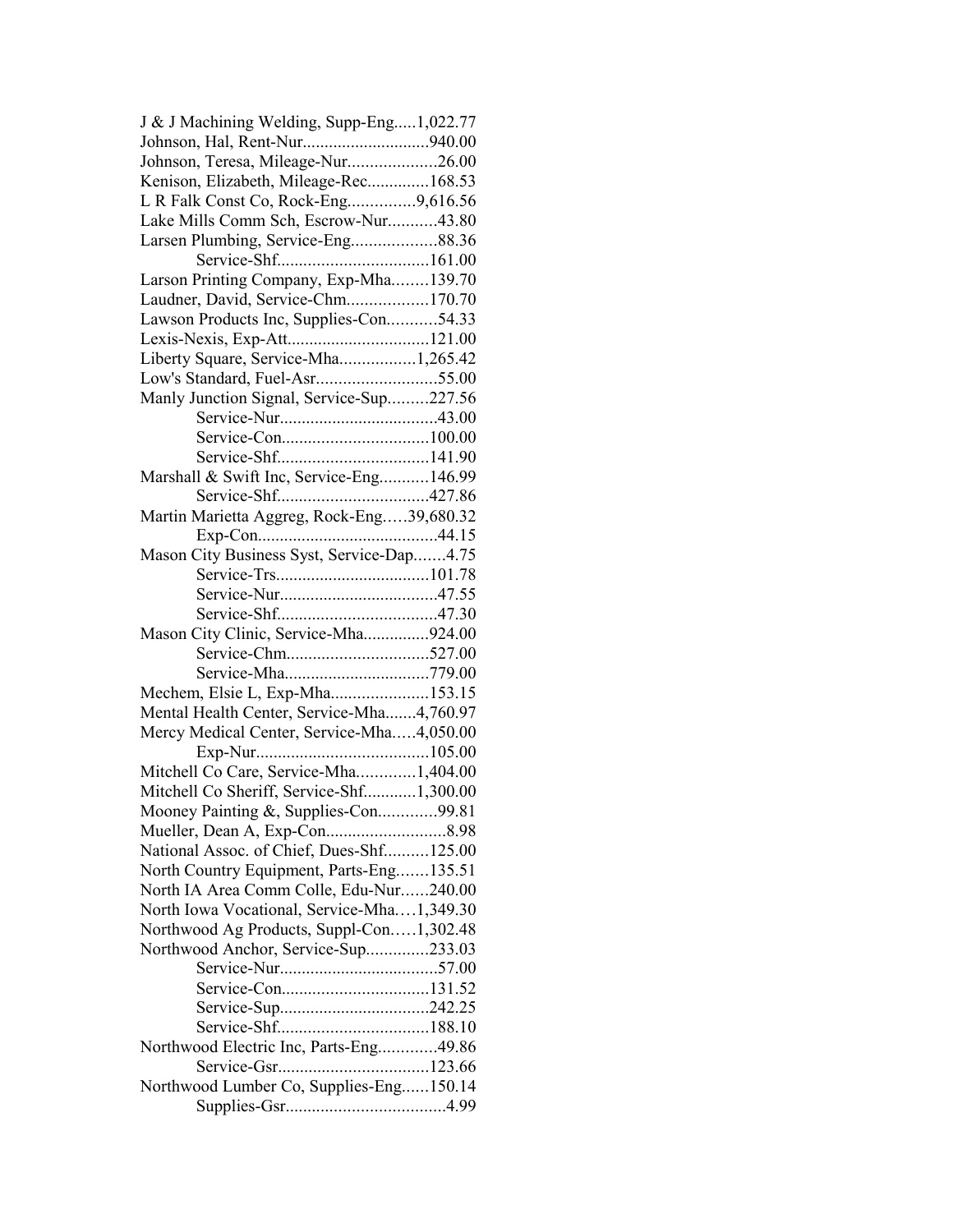| Supplies-Con10,837.00                       |  |
|---------------------------------------------|--|
|                                             |  |
| Northwood Motor Co, Service-Nur779.88       |  |
|                                             |  |
| Northwood Sanitation, Service-Nur80.00      |  |
| Northwood Welding Inc, Supplies-Eng10.00    |  |
|                                             |  |
| Northwoods State Bank, Exp-Shf216.25        |  |
| Olson, Lisa, Mileage-Hha17.50               |  |
| Olsons Trading Post Inc, Parts-Eng135.00    |  |
|                                             |  |
|                                             |  |
| Pathology Associates, Service-Mex2,400.00   |  |
|                                             |  |
| Peterson, Mark, Exp-San200.00               |  |
| Pizza Ranch, Edu-Hha34.20                   |  |
| Polk County Auditor, Service-Mha27.60       |  |
| Printing Services Inc, Supplies-Rec17.49    |  |
|                                             |  |
|                                             |  |
|                                             |  |
| Randall Ready Mix Llc, Suppl-Eng1,493.99    |  |
| Supplies-Con381.04                          |  |
| Sanofi Pasteur Inc, Supplies-Nur81.06       |  |
| Schickel, Candila, Service-Chm60.00         |  |
| Scott Van Keppel Llc, Parts-Eng1,623.01     |  |
| South Minnesota Lubes, Oil-Eng1,312.05      |  |
| Staples Credit Plan, Supplies-Nur171.90     |  |
| Superior Lamp, Supplies-Eng511.03           |  |
| Tenold Olson Hagen Inc, Ins-Ins118.00       |  |
| Thomson West, Supplies-Shf104.00            |  |
| Treasurer, State of Iowa, Edu-Shf185.00     |  |
| Triple T Enterprises Inc, Service-Con21.50  |  |
| Tuttle, Tim, Safety-Eng150.00               |  |
| U S Postal Service, Exp-Att42.00            |  |
|                                             |  |
| Unique Paving Materials, Supplies-Eng269.10 |  |
| Universal Contractors In, Serv-Con5,043.00  |  |
| Ver Helst Snyder Drug, Supplies-Att43.41    |  |
|                                             |  |
|                                             |  |
|                                             |  |
|                                             |  |
|                                             |  |
|                                             |  |
|                                             |  |
| Von Bokern Associates, Service-Eng2,475.00  |  |
|                                             |  |
| Waste Management, Service-Eng55.29          |  |
|                                             |  |
| Winn-Worth Betco, H/M Tax/Ndp5,011.51       |  |
| Winnebago Coop Telephone, Serv-Sdp78.81     |  |
|                                             |  |
|                                             |  |